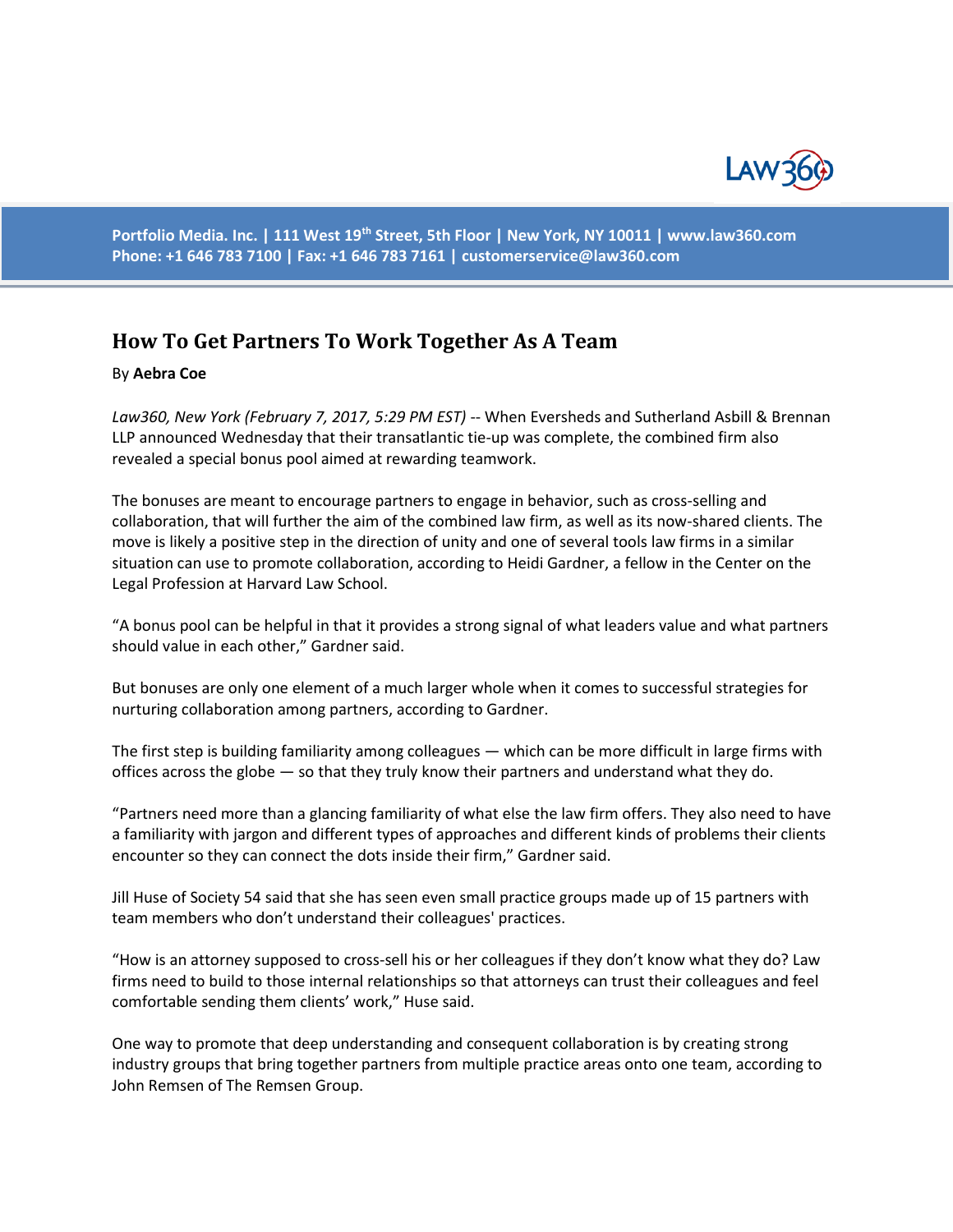"Industry-oriented groups allow partners to leverage their client relationships as a team and allow them to accomplish much more than running around like a bunch of lone wolves," Remsen said. "The problem is that a lot of firms set these up, and they're in name only."

In order to accomplish the intended goal, the groups must meet regularly, share information, develop shared goals and coordinate on plans to accomplish those goals, he said. It is also important for the firm's leadership to emphasize that clients are shared rather than belonging to one partner or another, he added.

"You have to break that down and celebrate sharing, teamwork, talk about it and build it into your culture," Remsen said. "The managing partner should call people out when they use the term 'my client.' No, they are our clients."

After creating familiarity and emphasizing the importance of collaboration comes an even bigger challenge for law firms — developing trust among partners.

Gardner laid out two types of trust necessary for creating a collaborative law firm: competence trust and interpersonal trust. The first involves partners being able to open up their clients, through cross-selling and referrals, and to trust those colleagues will handle the work competently and with adequate skill. The second hinges on the belief that one's partners have good intentions and won't do something to undermine the relationship like walk away from the combined firm and steal clients.

"Those are deeply psychological issues you can't buy your way into," Gardner said.

Gardner suggested a multifaceted approach to creating an environment that promotes teamwork, which can include monetary incentives.

"It's important for leaders to develop and continuously reinforce their vision and why collaboration is an essential piece of that vision," she said.

One BigLaw firm she knows of used gamification to reward desired behaviors, Gardner said, creating a game of sorts in which lawyers can meet benchmarks or even make a small step toward collaboration anything from getting a cup of coffee with a colleague to creating a joint pitch to clients — and compete against one another for a prize such as an Apple watch or a vacation.

"It was a relatively minor investment, but the point is they worked hard to get it, they were recognized by their peers, and they were rewarded in a way that felt valuable by the chair of the firm. People appreciate the recognition that comes along with it," she said.

But money can be a major motivator, and the compensation element cannot be ignored, experts said.

"You build the culture you want and reinforce it through compensation," Remsen said.

In a recent interview with Law360, Mayer Brown LLP banking and finance practice co-leader Carol Hitselberger described the law firm's compensation structure and said the firm's chairman evaluates compensation on the basis of how well partners help one another, calling it a top-down mantra that "makes us a terrific team."

Billing credits are allocated so that there's a total of 200 percent credit to share. That means one partner